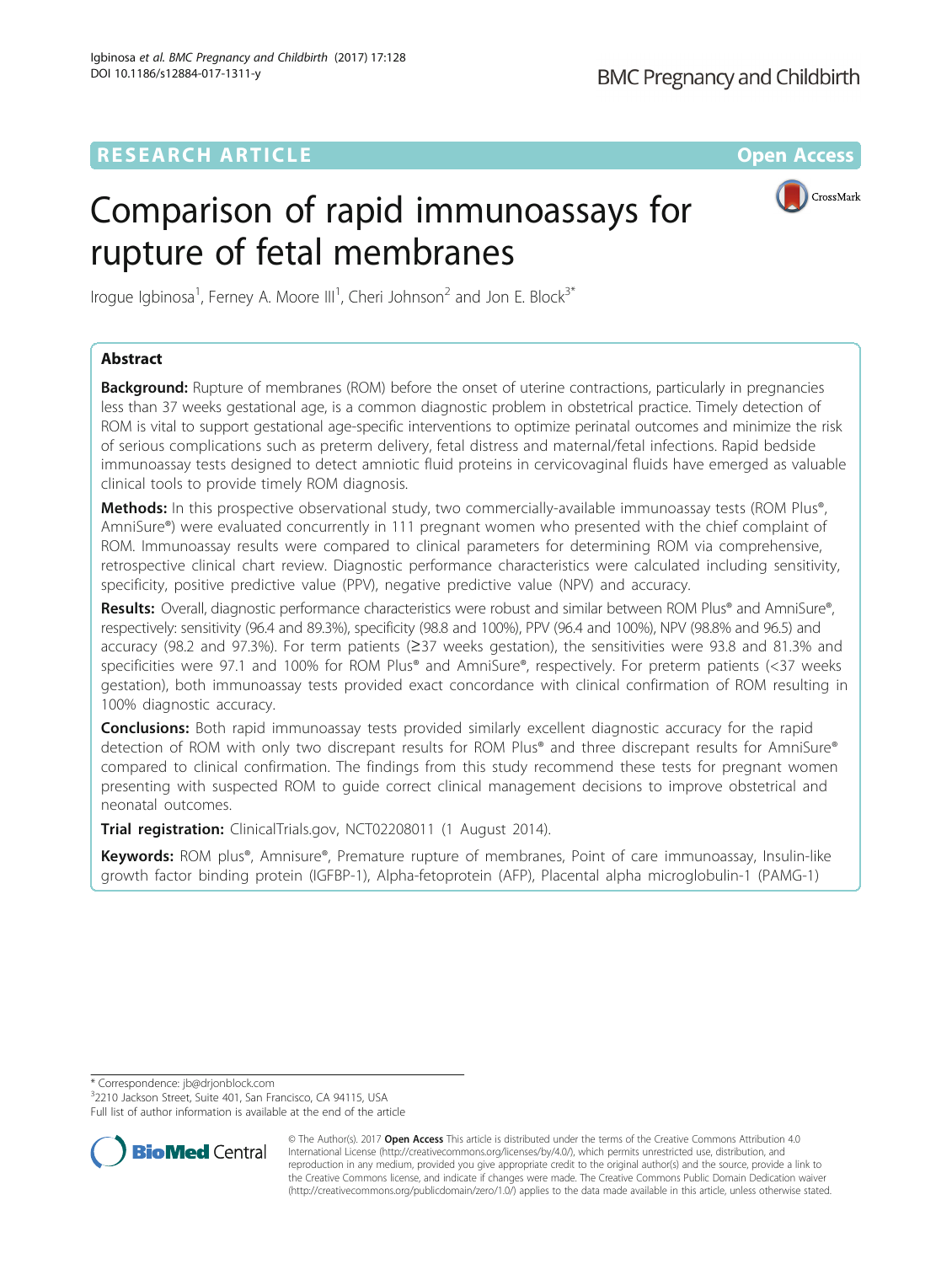#### Background

Rupture of membranes (ROM) has significant clinical implications particularly if it occurs prior to 37 weeks gestation where it is accountable for 20–40% of preterm deliveries [\[1](#page-4-0)–[3\]](#page-4-0). In fact, preterm premature ROM (ROM prior to the onset of labor) complicates approximately 2–20% of all pregnancies in the US [\[4](#page-4-0)]. Accurate and timely diagnosis of ROM is crucial in guiding appropriate medical management decisions to optimize perinatal outcomes and ameliorate the risk of adverse events [\[5](#page-4-0)–[8](#page-4-0)].

When ROM is suspected, traditional diagnostic methods include the use of a sterile speculum examination to visualize leakage of amniotic fluid from the external cervical os or pooling of amniotic fluid in the posterior vaginal fornix, coupled with a microscopic evaluation of a collected specimen for evidence of ferning/crystallization, commonly referred to as the fern test, and pH testing of the fluid with nitrazine test paper [[6, 9, 10\]](#page-4-0). While this approach has remained the standard of care for decades, the results can be equivocal, especially in patients presenting for obstetrical care greater than an hour from the time of suspected ROM [[11](#page-4-0)]. In addition, the sterile speculum exam may be subjective, and it has been shown to have false negatives and false positives which complicate the accurate detection of ROM [\[6](#page-4-0), [12](#page-4-0)–[15](#page-4-0)]. The "gold standard" to confirm ROM is to inject indigo carmine into the amniotic sac during amniocentesis and then assess whether any blue fluid is visibly leaking from the cervical os or pooling in the vaginal vault [[6\]](#page-4-0). Leakage of the blue stained fluid into the vagina within 20–30 min confirmed by staining of a tampon is regarded as the definitive diagnosis of membrane rupture. As amniocentesis is an invasive procedure with an associated 0.1 – 2% risk of miscarriage, less invasive methods for ROM determination are preferable for routine evaluation.

Several point of care immunoassay tests have been developed, validated and commercialized for the rapid and accurate diagnosis of ROM. These tests detect specific proteins, such as alpha fetoprotein (AFP), found in high concentrations in amniotic fluid but at extremely low background concentrations in cervico-vaginal secretions [\[16\]](#page-4-0). The first generation of these tests employed a monoclonal antibody approach focusing on insulin-like growth factor binding protein-1 (IGFBP-1, aka placental protein 12 [PP12]) and placental alpha microglobulin-1 (PAMG-1) [[17](#page-4-0)–[21](#page-4-0)]. More recently, a combined monoclonal/polyclonal antibody immunoassay has been developed to detect two different proteins found in amniotic fluid at high concentrations [\[22](#page-4-0), [23\]](#page-4-0). This study was undertaken to evaluate the diagnostic accuracy for ROM detection of an original monoclonal antibody immunoassay test compared with a newer monoclonal/ polyclonal test.

#### **Methods**

This study compared the diagnostic performance characteristics between two commercially-available, immunochromatographic methods for the detection of ROM: 1) a monoclonal immunoassay that detects the PAMG-1 (AmniSure®, QIAGEN N.V., Netherlands), and 2) a monoclonal/polyclonal immunoassay that detects the presence of IGFBP-1 and AFP (ROM Plus<sup>®</sup>, Clinical Innovations, Salt Lake City, UT USA).

One hundred eleven (111) pregnant women,  $\geq 15$  weeks gestation presenting with a complaint of ROM were enrolled in this study between August 2014 and June 2015. Pregnant women with known placenta previa and/or active vaginal bleeding were excluded. This research adhered to Good Clinical Practice (GCP) guidelines and followed the recommendations of the Helsinki Declaration. Each patient provided informed consent before any studyrelated procedures were performed. This trial was prospectively registered at ClinicalTrials.gov (NCT02208011).

At the time of clinical presentation, both immunoassay tests were performed simultaneously on each patient to determine presence or absence of ROM. The methodological and procedural details of both tests have been detailed previously [[18](#page-4-0), [23](#page-4-0), [24](#page-4-0)]. In accordance with institutional regulations, both immunoassays were evaluated by authorized and trained personnel in the central hospital laboratory. Pregnant women with discrepant results between the two immunoassay tests underwent a sterile speculum exam (if not previously performed) and sonographic evaluation of amniotic fluid (AFI or  $2 \times 2$ ) pocket). The patient was considered clinically positive for ROM if either 1) amniotic fluid was seen leaking from the cervical os, or 2) if at least two of the following three clinical signs were present: visual pooling of fluid in the posterior vaginal fornix, positive nitrazine test, and/or microscopic evidence of ferning. A thorough review of the medical records after delivery was undertaken utilizing specific major and minor criteria, prior to establishing the diagnosis of ROM.

The following major criteria were used in the clinician's review process as highly suggestive of ROM:

- AFI < 7 or no  $2 \times 2$  pocket
- <48 h from initial exam to delivery
- evidence of chorioamnionitis and/or endomyometritis

Clinical confirmation, the final diagnosis of ROM, required the presence of at least two major criteria.

Diagnostic performance characteristics with corresponding 95% confidence intervals (CI) were calculated for each test including sensitivity, specificity, positive predictive value (PPV), negative predictive value (NPV) and accuracy (i.e., overall agreement) [[25](#page-4-0), [26](#page-4-0)]. Performance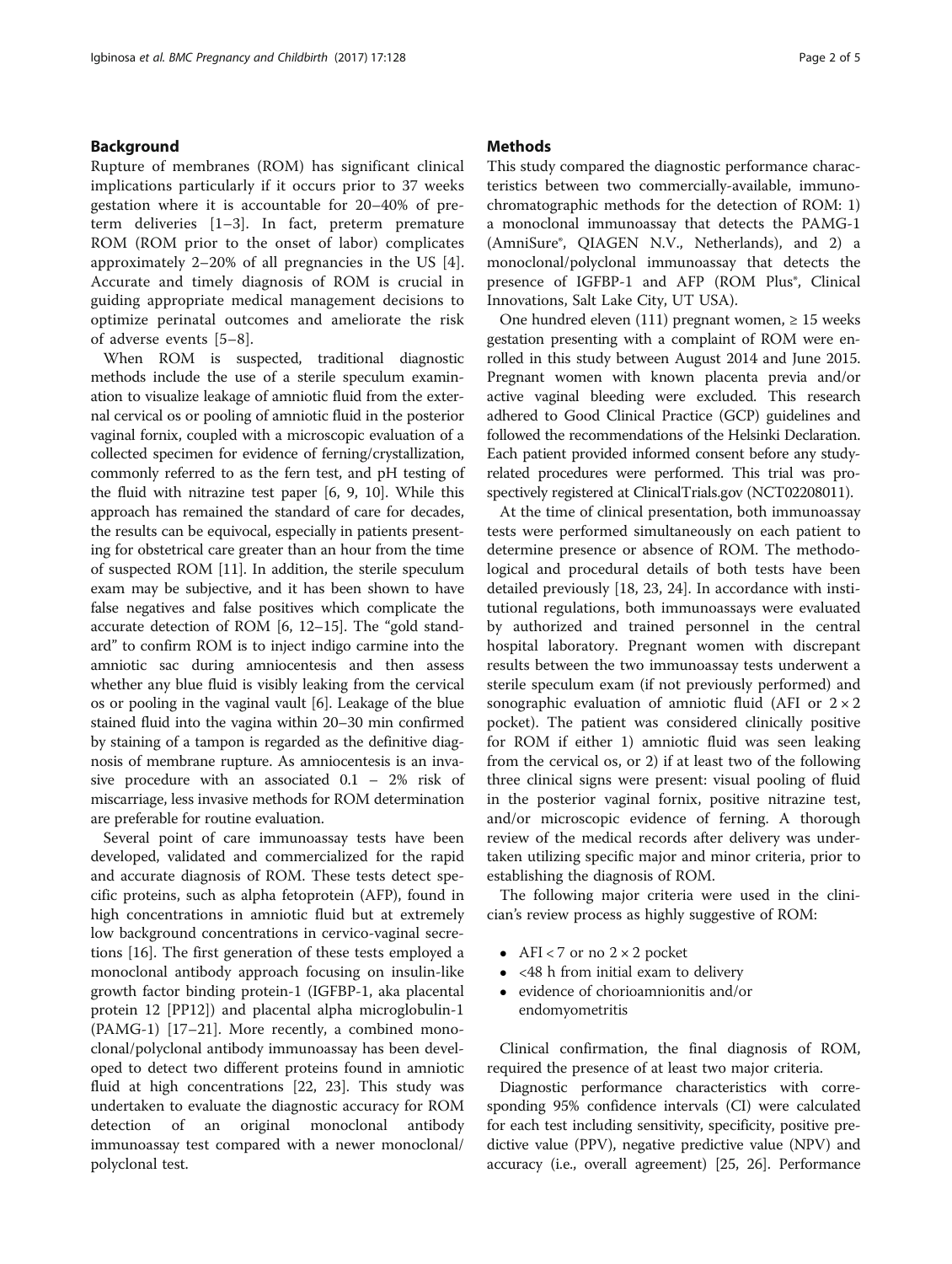characteristics were computed for the entire patient population as well as separately for subgroups of term  $(\geq)37$  weeks gestation) and preterm patients (<37 weeks gestation). Additionally, comparable performance characteristics for the sterile speculum exam were computed among the subgroup of pregnant women who underwent this procedure as part of their clinical assessment.

#### Results

Of the 111 pregnant women in this study, 51 (46%) were term patients ( $\geq$ 37 weeks gestation) and 60 (54%) were preterm (<37 weeks gestation). For the entire patient population, comparing ROM Plus® results with clinical confirmation per retrospective chart review resulted in overall excellent diagnostic accuracy with a sensitivity of 96.4% (95% CI: 81.7%, 99.9%) and a specificity of 98.8% (95% CI: 93.5%, 100%) (Table 1). The corresponding PPV and NPV for the ROM Plus<sup>®</sup> were 96.4% (95% CI: 81.7%, 99.9%) and 98.8% (95% CI: 93.5%, 100%), respectively. Only two measurements were discordant between ROM Plus® and clinical confirmation resulting in an overall accuracy of 98.2% (109 of 111).

Comparing the AmniSure® results with clinical confirmation for all patients led to slightly lower sensitivity than ROM Plus® (89.3%, 95% CI: 71.8%, 97.7%) but exact specificity (100%, 95% CI: 95.7%, 100%) (Table 2). The corresponding PPV and NPV for the AmniSure® were 100% (95% CI: 86.3%, 100%) and 96.5% (95% CI: 90.1%, 99.3%), respectively. Three measurements were discordant between AmniSure® and clinical confirmation resulting in an overall accuracy of 97.3% (108 of 111).

The diagnostic performance results for the subgroup of term patients are provided in Tables 3 and [4.](#page-3-0) Compared to clinical confirmation, the sensitivities were 93.8% (95% CI: 69.8%, 99.8%) and 81.3% (95% CI: 54.4%, 96.0%) and the specificities were 97.1% (95% CI: 85.1%, 99.9%) and 100% (95% CI: 90%, 100%) for ROM Plus<sup>®</sup> and AmniSure<sup>®</sup>, respectively. The PPVs were 93.8% (95% CI: 69.8%, 99.8%) and 100% (95% CI: 75.3%, 100%) and the NPVs were 97.1% (95% CI: 85.1%, 99.9%) and 92.1% (95% CI: 78.6%, 98.3%) for ROM Plus® and AmniSure®, respectively. The corresponding accuracy was 96.1% (49 of 51) for ROM Plus® and 94.1% (48 of 51) for AmniSure®.

Table 1 Diagnostic performance characteristics in all patients: ROM plus® vs. clinical confirmation

|                     | Clinical confirmation |          |       |
|---------------------|-----------------------|----------|-------|
| <b>ROM Plus</b>     | Positive              | Negative | Total |
| Positive            | 27                    |          | 28    |
| Negative            |                       | 82       | 83    |
| Total               | 28                    | 83       | 111   |
| Sensitivity = 96.4% |                       |          |       |

Specificity = 98.8%

|  |                                     | <b>Table 2</b> Diagnostic performance characteristics in all patients: |  |
|--|-------------------------------------|------------------------------------------------------------------------|--|
|  | Amnisure® vs. clinical confirmation |                                                                        |  |

| AmniSure | Clinical confirmation |                  |       |
|----------|-----------------------|------------------|-------|
|          | Positive              | Negative         | Total |
| Positive | 25                    | $\left( \right)$ | 25    |
| Negative | Β                     | 83               | 86    |
| Total    | 28                    | 83               | 111   |

Sensitivity = 89.3%

Specificity = 100%

For preterm patients, both immunoassay tests provided exact concordance with clinical confirmation of ROM (100%, 60 of 60) (Tables [5](#page-3-0) and [6\)](#page-3-0).

There were 73 patients (66%) who underwent a sterile speculum exam in this study as a part of their initial evaluation. Compared to clinical confirmation, the sensitivity and specificity of the speculum exam were 72.2% (95% CI: 46.5%, 90.3%) and 96.4% (95% CI: 97.5%, 99.6%) with a PPV and NPV of 86.7% (95% CI: 59.5%, 98.3%) and 91.4% (95% CI: 81.0%, 97.1%), respectively. There were 7 discordant measurements resulting in an accuracy of 90.4%.

#### **Discussion**

Point of care diagnostic testing has revolutionized the medical management of patients with emergent conditions in the acute care setting [\[27](#page-4-0), [28](#page-4-0)]. Rapid dissemination of results facilitates clinical decision making and improved patient outcomes in settings that often require expedient decisions such as labor and delivery. Traditional diagnostic approaches for ROM such as the sterile speculum exam to identify fluid leakage, nitrazine pH testing and miscroscopic fern analysis all lack consistently sufficient diagnostic accuracy [[6, 9, 10, 12](#page-4-0)–[14](#page-4-0)]. More importantly, ROM detection becomes increasingly ambiguous when more than an hour has elapsed since membrane rupture, underscoring the urgent need for rapid, point of care testing that can be performed easily in various clinical settings [[11\]](#page-4-0).

This is the first report of a concurrent evaluation of these two commercially-available immunoassay tests for the diagnosis of ROM. Comparable diagnostic accuracy was achieved by both assays with wide and overlapping

Table 3 Diagnostic performance characteristics in patients ≥ 37 weeks gestation: ROM plus® vs. Clinical confirmation

| <b>ROM Plus</b> | Clinical confirmation |          |       |
|-----------------|-----------------------|----------|-------|
|                 | Positive              | Negative | Total |
| Positive        | 15                    |          | 16    |
| Negative        |                       | 34       | 35    |
| Total           | 16                    | 35       | 51    |

Sensitivity = 93.8%

Specificity = 97.1%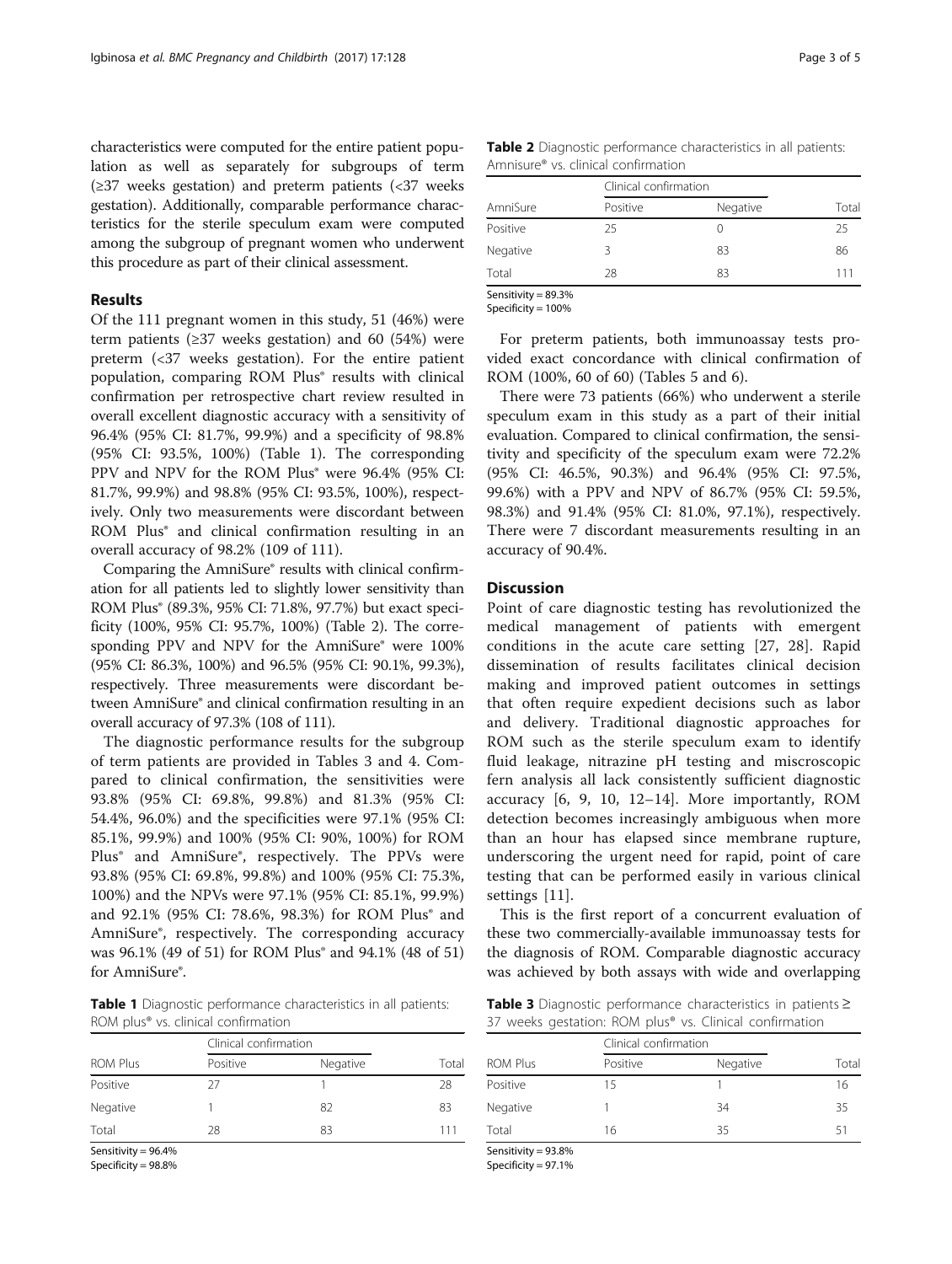<span id="page-3-0"></span>

| AmniSure | Clinical confirmation |          |       |
|----------|-----------------------|----------|-------|
|          | Positive              | Negative | Total |
| Positive | 13                    |          | 13    |
| Negative | ર                     | 35       | 38    |
| Total    | 16                    | 35       | 51    |
|          |                       |          |       |

Sensitivity = 81.3% Specificity =  $100\%$ 

Table 6 Diagnostic performance characteristics in patients < 37 weeks gestation: AmniSure® vs. clinical confirmation

| AmniSure | Clinical confirmation |          |       |
|----------|-----------------------|----------|-------|
|          | Positive              | Negative | Total |
| Positive | 12                    | $\left($ | 12    |
| Negative |                       | 48       | 48    |
| Total    | 12                    | 48       | 60    |

Sensitivity = 100%

Specificity =  $100\%$ 

## confidence intervals. The findings are similar to previously published results showing strong diagnostic accuracy (sensitivity 99%, specificity 91%) for the more newly introduced ROM Plus® assay [[22\]](#page-4-0). Additionally, Rogers et al. [\[29](#page-4-0)] also reported similar diagnostic performance characteristics for the ROM Plus® with a sensitivity of 100% and specificity of 94.8% in 75 pregnant patients presenting with suspected ROM.

Both assays provided exact diagnostic accuracy in preterm patients with all measurements in complete agreement between tests and uniformly concordant with clinical confirmation. The risk of complications and worse outcomes increases significantly with lower gestational age making early ROM diagnosis, especially in very early preterm (i.e.,  $\leq$  34 weeks gestation) patients, imperative [[30\]](#page-4-0).

Achieving a high level of diagnostic accuracy is particularly important in cases of equivocal membrane rupture as nearly one-quarter of all pregnant women ultimately diagnosed with ROM do not present with overt clinical evidence of ruptured membranes on initial presentation [[10\]](#page-4-0). We found notably lower sensitivity for the sterile speculum exam alone suggesting a diminished ability to correctly identify patients with ROM. Due to their procedural ease of use, these point of care tests can be performed rapidly at the patients' bedside and provide essential information in understanding the initial clinical scenario of pregnant women with suspected ROM. This diagnostic approach may be very useful in low resource settings where rapid, point of care testing has been shown to be more accurate and cost-effective than a sterile speculum exam [[31\]](#page-4-0).

Table 5 Diagnostic performance characteristics in patients < 37 weeks gestation: ROM plus® vs. clinical confirmation

|          | Clinical confirmation |                  |       |
|----------|-----------------------|------------------|-------|
| ROM plus | Positive              | Negative         | Total |
| Positive | 12                    | $\left( \right)$ | 12    |
| Negative | 0                     | 48               | 48    |
| Total    | 12                    | 48               | 60    |

Sensitivity = 100%

Specificity = 100%

| mniSure، | Positive | Negative | Total |
|----------|----------|----------|-------|
| ositive  | 12       | O        |       |
| legative |          | 48       | 48    |
| otal     | 12       | 48       | 60    |
|          |          |          |       |

### **Conclusions**

Both rapid immunoassay tests evaluated in this study provided excellent diagnostic accuracy for the rapid detection of ROM with only two discrepant results for ROM Plus<sup>®</sup> and three discrepant results for AmniSure® compared to clinical confirmation. Test performance was particularly robust in preterm patients. The findings from this study support a recommendation for these tests in patients presenting with suspected ROM to guide clinical management decisions to improve obstetrical and neonatal outcomes. Future studies with larger patients sample sizes and cost comparison analyses to traditional methods of ROM detection may be helpful as institutions decide on implementation of point of care immunoassays.

#### Abbreviations

AFP: Alpha fetoprotein; AFI: Amniotic fluid index; CI: Confidence interval; GCP: Good clinical practice; IGFBP-1: Insulin-like growth factor binding protein-1; NPV: Negative predictive value; PAMG-1: Placental alpha macroglobulin-1; PP12: Placental protein 12; PPV: Positive predictive value; ROM: Rupture of membranes; US: United States

#### Acknowledgements

We are grateful to the LSU OB/GYN residency program house officers, faculty and the staff of Woman's Hospital for their contributions to this study including Patrick Tassin, Karli Boggs, Regina McCuthceon and Ekwutosi Okoroh. We thank Terry Meredith for assistance with data presentation.

#### Funding

Manuscript development was funded by Clinical Innovations. No funds were received by the investigators. The funding body, Clinical Innovations, was involved in the development of the study protocol and was able to review it prior to initiating the trial. They were also kept apprised of patient enrollment status, but were not privy to any results until the study was completed.

#### Availability of data and materials

The datasets analyzed during the current study are available from the corresponding author on reasonable request.

#### Authors' contributions

II and FAM were involved in the study design. II, FAM and CJ developed and approved the study protocol. II and CJ coordinated the study. JEB evaluated the study data. All authors participated in the development of this manuscript. All authors read and approved the final manuscript.

#### Competing interests

This study was funded by the producers of the ROM Plus® test (Clinical Innovations, Salt Lake City, UT USA). JEB is an independent advisor to Clinical Innovations and received financial support for the development of this manuscript.